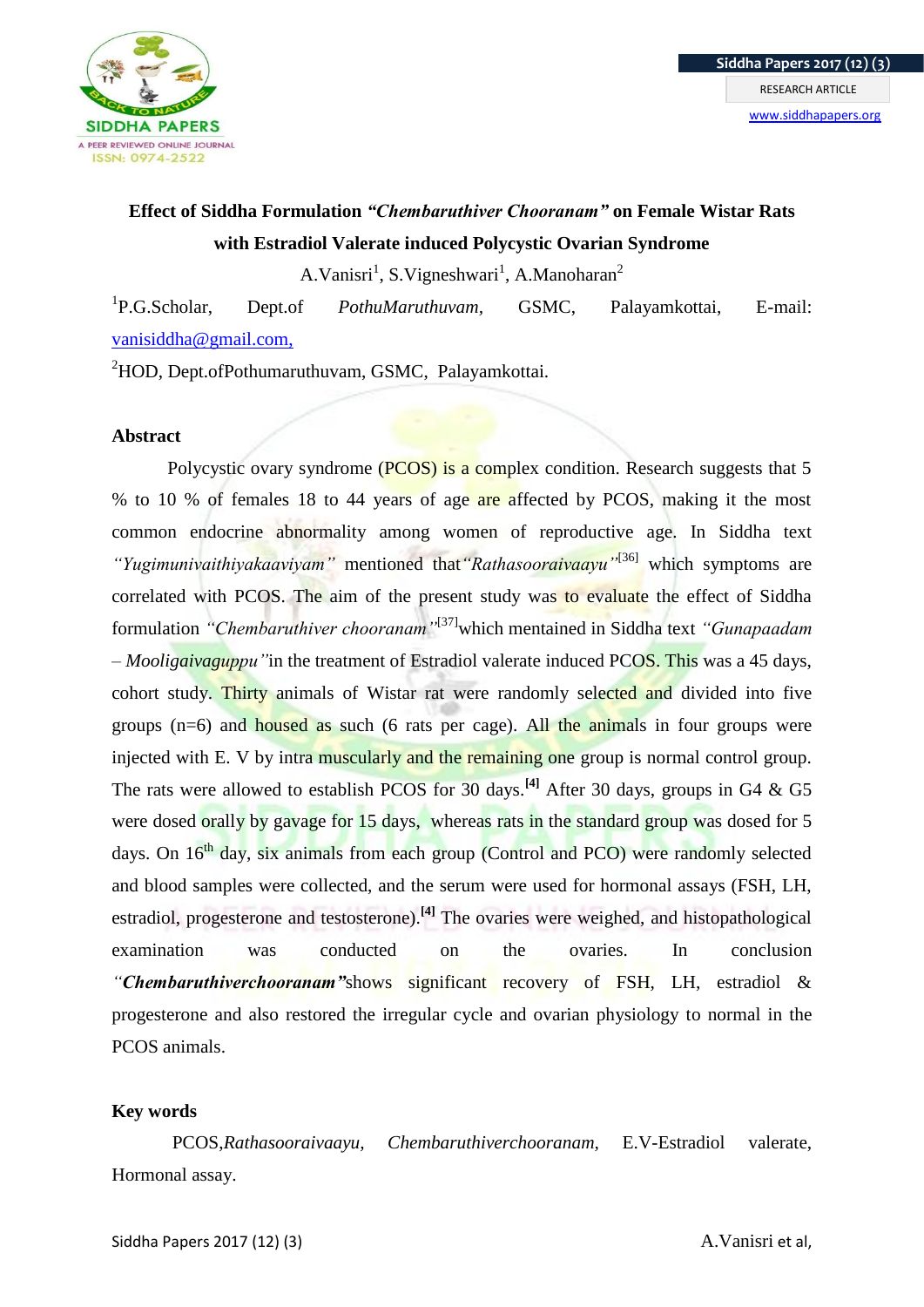# **Introduction**

PCOS is a hormonal disorder with a potential, lead to various diseases. The disorder can be morphological or predominantly biochemical. PCOS commonly affect women of childbearing age, it also continues to be a common cause of infertility among women. Women with PCOS have higher rates of endocrine cancer, cardiovascular disease, dyslipidemia and type-2 diabetes mellitus.

To a large world population, medicinal plants are the only source to prevent and treat various diseases.Medicinal plants form main source of health care due to better acceptability and fewer side effects. Herbal plants have been used since centuries to correct disorders caused by the hormonal imbalance related to female reproductive system.**[1,2,3]** Current research work is to investigate the effect of *"Chembaruthiverchooranam"* in treatment of Estradiol valerate induced PCOS. The current research work focuses on normalization of estrous cycle in PCOS after treatment with siddha preparation*"Chembaruthiverchooranam".*

# **FORMULATION OF** *"CHEMBARUTHIVER CHOORANAM"***:**

**Reference:** *Gunapaadam – Mooligaivagupu*

**Incrediance:** 

| <i>Chembaruthiver</i> | (Root of <i>Hibiscus-rosasinensis</i> ) |
|-----------------------|-----------------------------------------|
| Mulilavupattai-       | (Bark of Bomboxmalabaricum)             |
| Thamaraikizhngu       | (Rizome of <i>Nelumbonucifera</i> )     |

The above drugs are taken in equal quantity, and then it is powdered separately and sieved in pure white cloth (*Vasthirakayam*). Then the powder of all the drugs are mixed and taken as a compound preparation.

### **EXPERIMENTAL MODEL**

For the study of poly cystic ovary syndrome an experimental model is selected in such a way that it would satisfy the following condition

- The animal should develop cyst rapidly.
- Pathological changes in the site of induction should result from PCOS formation.
- The symptom should be ameliorated or prevented by a drug treatment effective in humanbeings.
- The test drug should be administered orally.
- Drug dosage should approximate the optimum therapeutic range for human, scaled the test animal weight.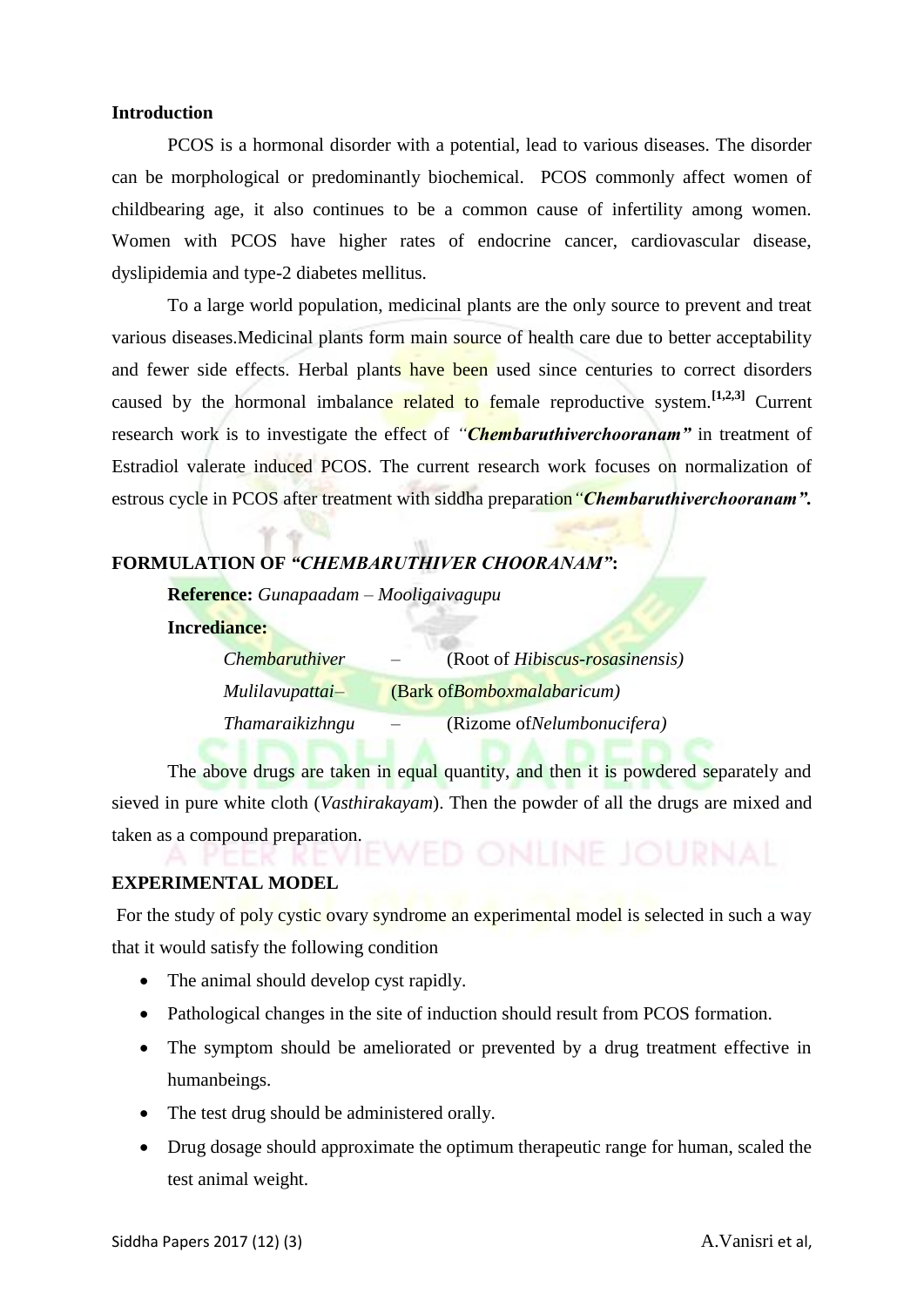#### **Selection grouping and Acclimatization of Laboratory Animal**

The study is conducted after obtaining institutional animal ethical committee clearance (IAEC NO: MD(S)/TNMGRMU/KMCP/IAEC/319). As per the standard practice the rats are segregated based on their gender and quarantined for 15 days before the commencement of the experiment. They are fed on healthy and maintained in hygienic environment in our animal house.

# **Technique for inducing PCOS**

Technique for induction of **PCOS** in animals is, chemically induced (using Esterodialvalerateoil, Letrazole, Androgen, Prenatal Antrogen, Dehydroepiandrosteroneetc)which have been used in experimental studies of PCOS activity.

#### **Induction of PCOS in the Animals**

In the present study, Estradiol valerate induced PCOS is used to evaluate the treatment of PCOS.**[4]**Thirty adult virgin Wistar rats of approximately 10-12 weeks of age, weighing between 180-220gm and with regular 4-5 day estruscycles as assessed by vaginal smear, were used for the study <sup>[5]</sup>. Five of the rats were kept as controls, and the others were each given intramuscular injection of 4 mg EV in an oily solution per rat.<sup>[6,7]</sup> Vaginal smears were examined daily in all animals. Cessation of cycle, which was shown by the persistent cornification of vaginal smears, was used as a criterion forselection into the PCOS group.

### **Vaginal Smears**

The stage of cycle was determined by microscopic analysis of the predominant cell type in vaginal smears. Estrous cycle was monitored by vaginal smears obtained between 0800 and 1200 hours, and it was assessed by analysis at the light microscopy level of the relative proportion of leukocytes, epithelial and cornifiedcells found in daily vaginal lavages, which characteristically change during different stages of the estrous cycle. The rat estrous cycle was (estrus, diestrus1, diestrus2, and proestrus) usually lasts about 4 days, in controls or PCO rats**. [8]**

#### **Treatment Protocol**

Thirty animals of Wistar rat were randomly selected and divided into five groups (n=6) and housed as such (6 rats per cage). All the animals in four groups were injected with Estradiol valerate by intra muscularly and the remaining one group is normal control group.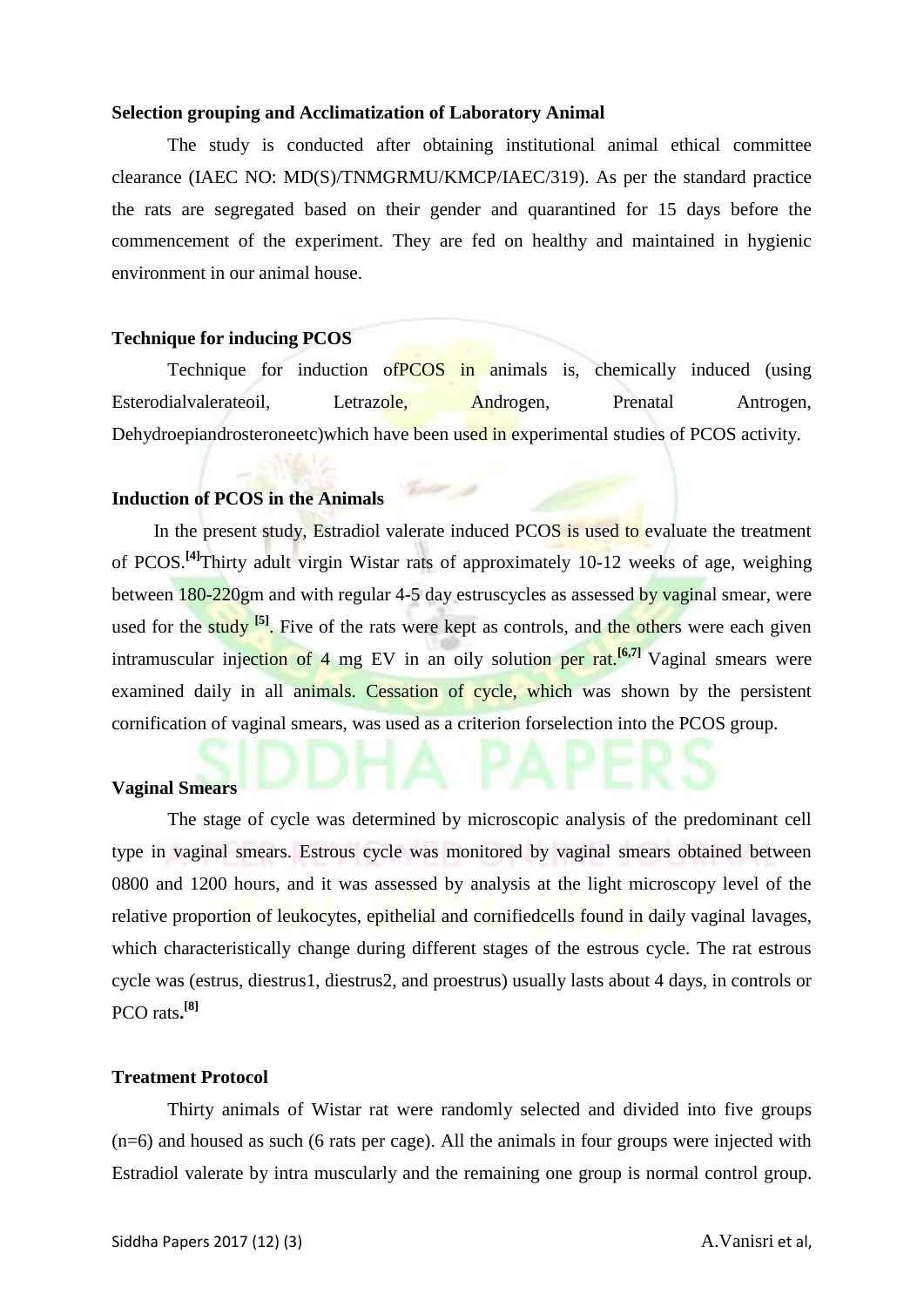The rats were allowed to establish PCOS for 30 days.**[4]** After 30 days, groups in G4 & G5 were dosed orally by gavage for 15 days, whereasrats in the standard group was dosed for 5 days.

**Group 1** served as the normal control.

**Group 2** served as the PCOS control. Group 1 and 2 receives normal diet and Water.

**Group 3** served as the positive control, was treated with injection Clomiphene citrate at 20 mg/kg body weight, Intra-peritoneally. **[11]**

**Group 4** served as the treatment control, treated with *Chembaruthiverchooranam* at 100 mg/kg body weight, through orally.

**Group 5** served as treatment control which was treated with *Chembaruthiverchooranam*at 200 mg/kg of body weight, through orally**.**

On  $16<sup>th</sup>$  day, six animals from each group (Control and PCO) were randomly selected and anaesthetized with ether. Blood samples were collected by retro orbital puncture, and the serum were used for hormonal assays (FSH, LH, estradiol, progesterone andtestosterone).**[4]** The ovaries were excised and weighed, and histopathological examination was conducted on the ovaries.

# **Serum hormonal assays**

Serum testosterone, follicle stimulating hormone (FSH), luteinizing hormone (LH), progesterone and estradiol were measured usingan enzyme immunoassay kit for the quantitative determination ofthe corresponding hormones.

#### **Organ weight:**

On the 16th day, some body organs of rats in all treatment groups except the Positive group were excised and weighed; organs from rats in the Positive group were instead excised and weighed on the 6th day.

#### **Histopathological examination:**

The excised ovaries underwent histopathological examination, through which the diameter and thickness of the cystic follicles were measured. The cystic follicles were defined by thickened and fibrotic cortex with a prominent outer theca and internal layer.

#### **Histology**

The ovaries from toxic controls (EV-treated), standard  $\&$  treated groups were removed, cleaned of adherent connective fat tissue, andtissue samples were fixed in 10%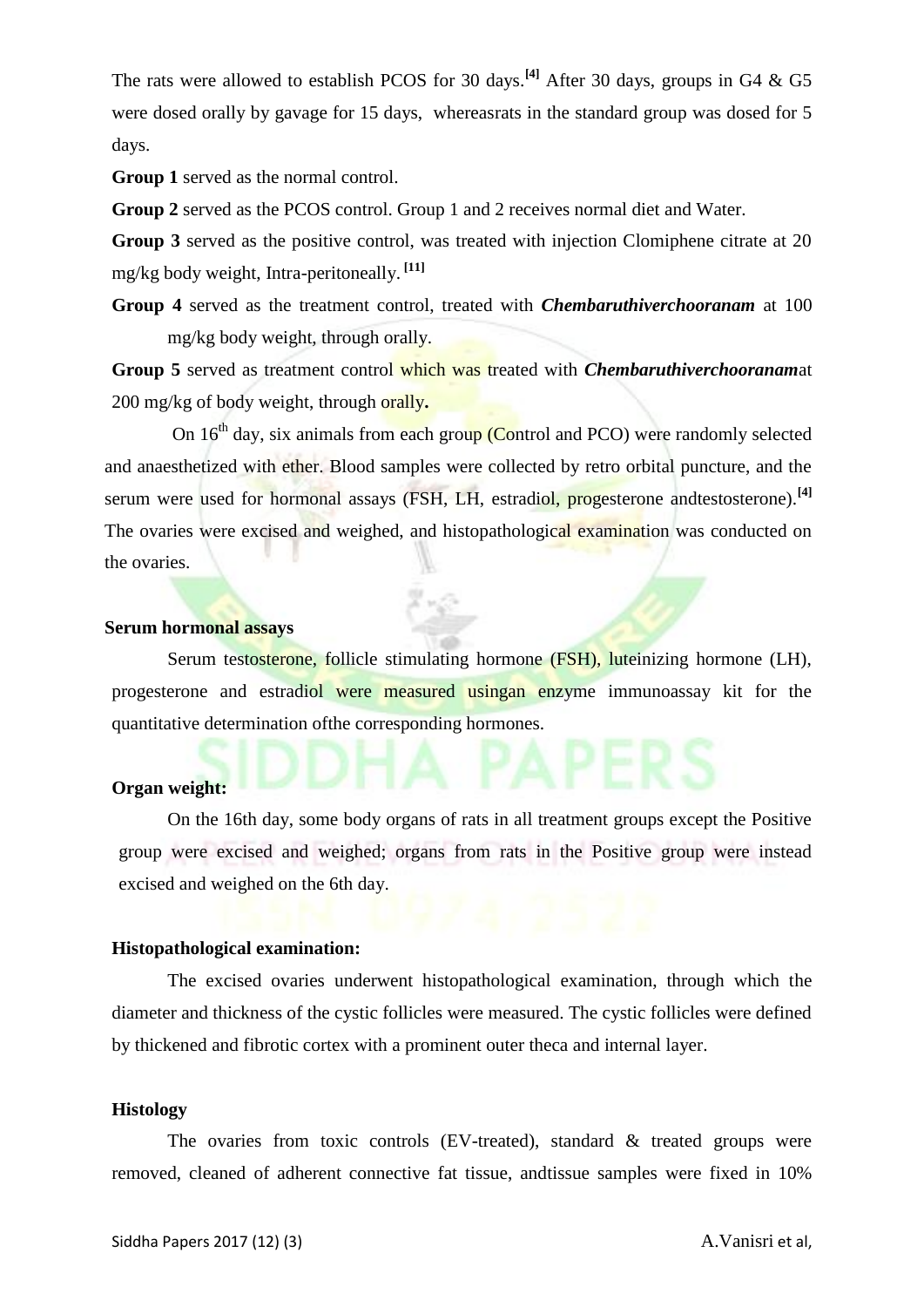formaldehyde buffer for histological examinations. Ovaries were imbedded in paraffin, cut in 8-μm sections, and stained with hematoxylin and eosin examined by light microscopy [hematoxylin and eosin staining). Ovaries were examined for evidence of polycystic morphology, as described previously. **[12]**

#### **Statistics**

The results are expressed as Mean  $\pm$  SEM. Data was evaluated using ONE WAY ANOVA followed by Newman – Keul's multiple range test. Probability values less than ( $p$  < 0.01) were considered significant.

#### **RESULTS**

# **Effect of** *Chembaruthiverchooranam* **on LH in EV induced PCOS rats**

Estradiol valerate(EV) treatment causes significant rise in LH levels & lowering of FSH levels in toxic control (G2) compared to normal control groups (G1) at P<0.001. The LH /FSH ratio was significantly different from the control groups. An elevated LH/FSH ratio observed in toxic group whereas *Chembaruthiverchooranam*treated groups i.e both doses of *Chembaruthiverchooranam*(100mg and 200mg/kg)showed a lower LH/FSH ratio & significant decrease ( $p<0.01$ ) in LH & rise in FSH levels when compared to toxic control group**. (Table:1)**

#### **Effect of** *Chembaruthiverchooranam***on Estradiol in EV induced PCOS rats**

There was statistically significant decrease in estradiol levels with Estradiol valerate(EV) injection after  $30$  days ( $p<0.01$ ). Concurrent administration of *Chembaruthiverchooranam*for 15 days showed significant rise in estradiol levels (p<0.01). Animals in Standard group also showed significant rise in estradiol levels. (**Table:1)**

# **Effect of** *Chembaruthiverchooranam***on progesterone in EV induced PCOS rats**

Toxic control group i.e treated with estradiol valerate had shown significant lowering ofprogesterone. But treatment with *Chembaruthiverchooranam*at both doses (100mg/kg and  $200$ mg/kg) along with EV was able to increase the progesterone levels( $p<0.001$ )to near normal values significantly. Similar results were also observed in standard group.(**Table:1)**

#### **Effect of** *Chembaruthiverchooranam***ontestosterone in EV induced PCOS rats**

There was no significant rise in testosterone levels after exposure of rats to estradiol valerate (p<0.01) for 30 days.Treatment with *Chembaruthiverchooranam*at two doses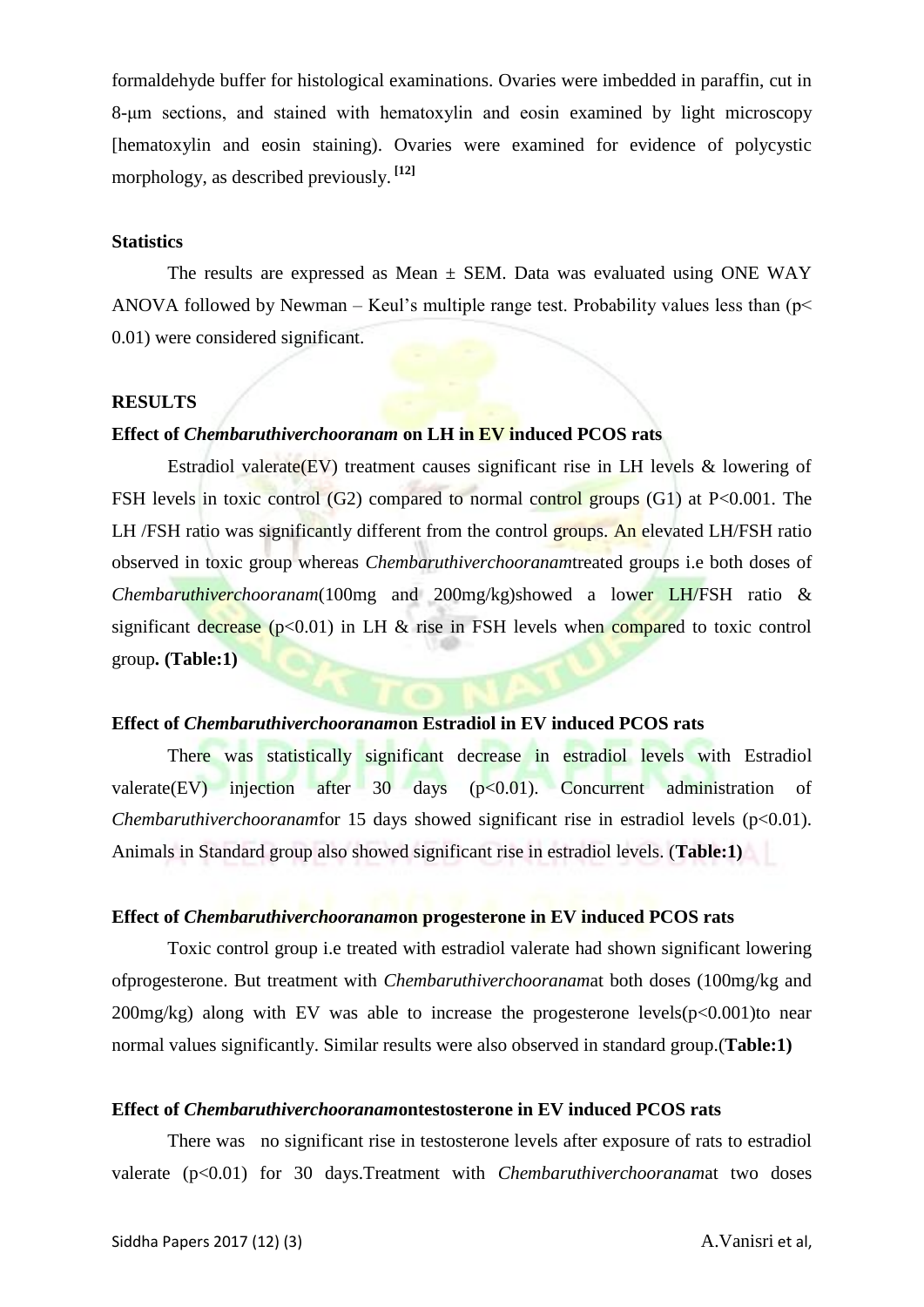100mg/kg and 200mg/kg for 15days doesn't show any significant changes in testosterone levels. Similar results were observed after clomiphene treatment. (**Table:1)**

### **Effect of** *Chembaruthiverchooranam***on ovarian morphology:**

Ovaries of toxic control (Estradiol valerate) group exhibited more cystic follicles compared with other groups but these were not evident in extract control group. Both the 100mg/kg &200mg/kg *Chembaruthiverchooranam*showed normal follicle at different stage of development.There was evident of arteric follicles present in 100mg/kg.The group that received 200 mg/kg showed numerous healthy developing follicles.(**Table:2)**

# **Effect of** *Chembaruthiverchooranam* **on follicular diameter & thickness:**

The follicular diameter & thickness of the cysts in PCOS treated group were increased whereas it was reduced in standard &*Chembaruthiverchooranam* treated groups.(**Table:2)**

**Contact** 

### **Effect of** *Chembaruthiverchooranam***on ovarian weight:**

The ovarian weight of EV control group showed a significant decrease  $(p<0.01)$ , when compared with other groups, whereas in treatment control group 100mg/kg &200mg/kg it was restored to near normal values.

# **Table.1 Effect of** *Chembaruthiverchooranam***on serum hormone in Estradiolvalerate induced PCOS**

| <b>GROUP</b>   | LH                  | <b>FSH</b>          | <b>Estradiol</b>     | <b>TSN</b>          | <b>PRGSN</b>         |
|----------------|---------------------|---------------------|----------------------|---------------------|----------------------|
| G1             | $6.146 \pm 0.33$    | $8.27 \pm 0.25$     | $54.12 \pm 2.31$     | $0.28 \pm 0.04$     | $14.15 \pm 0.61$     |
| G <sub>2</sub> | $11.36 \pm 0.75**a$ | $2.26 \pm 0.235**a$ | $14.32 \pm 0.82**$ a | $0.37 \pm 0.02$ **a | $7.055 \pm 0.712**a$ |
| G <sub>3</sub> | $5.25 \pm 0.38$     | $7.02 \pm 0.46$     | $46.49 \pm 1.74$     | $0.32 \pm 0.02$     | $12.12 \pm 0.29$     |
| G <sub>4</sub> | $3.70 \pm 0.18**b$  | $6.63 \pm 0.53$ **b | $38.17 \pm 1.33$ **b | $0.34 \pm 0.01**b$  | $10.8 \pm 0.72 * b$  |
| G <sub>5</sub> | $4.57 \pm 0.21$ **b | $6.13 \pm 0.56$ **b | $41.18 \pm 0.92$ **b | $0.32 \pm 0.01$ **b | $11.60\pm0.76*b$     |

 $G_1$ - Normal,  $G_2$ -Toxic,  $G_3$ - Standard,  $G_4$ - Low dose (100mg/kg),  $G_5$ - High dose (200mg/kg).

All values expressed as means  $\pm$  SEM for 6 animals in each group.

\*\*a- Values are significantly different from Normal control  $(G_1)$  at P<0.001

\*\*b- Values are significantly different from PCOS control  $(G_2)$  at P<0.001

\*b- Values are significantly different from PCOS control  $(G<sub>2</sub>)$  at P<0.01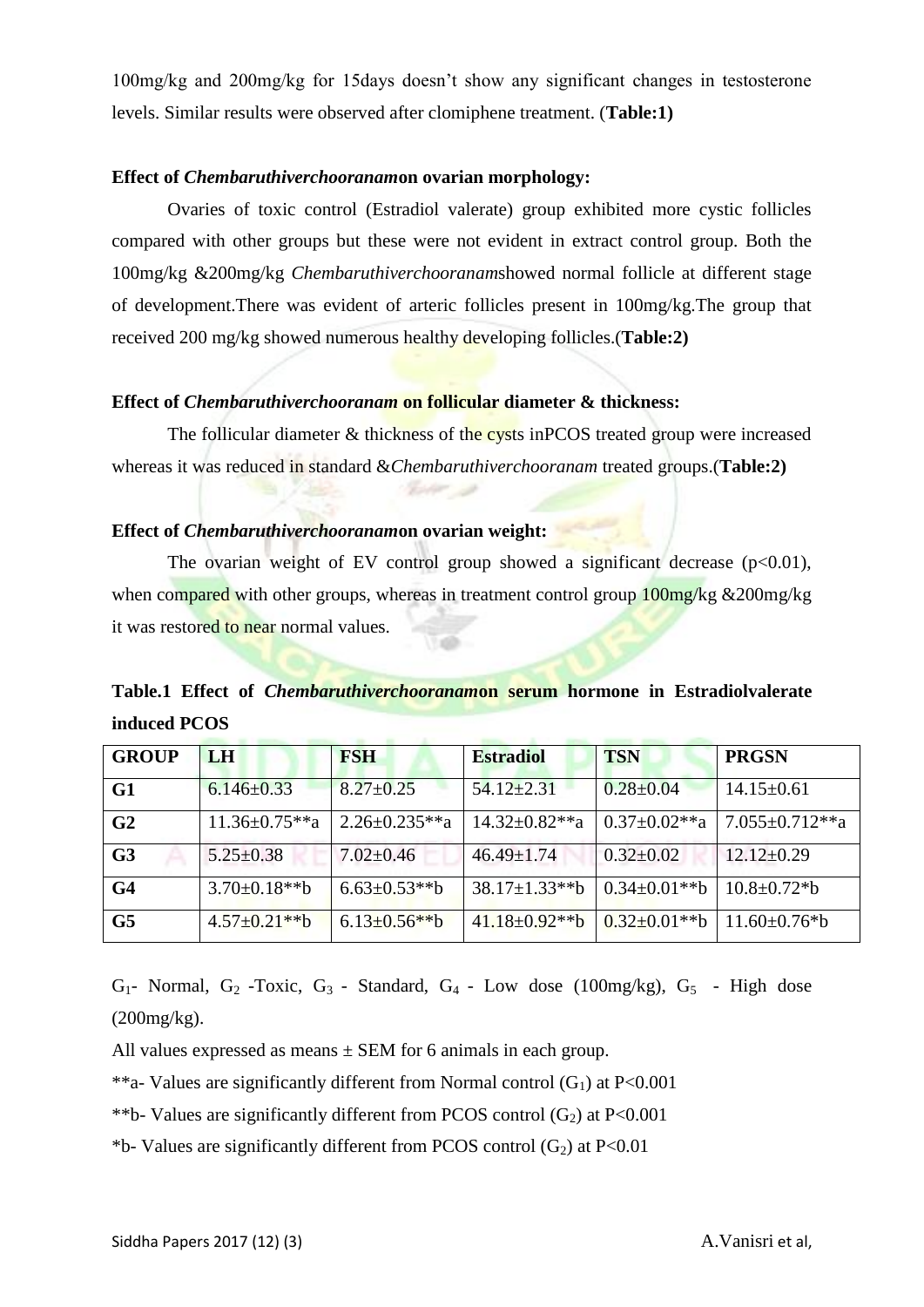| Dose<br>mg.kg                   | Normal          | Toxic control     | Std control      | Low dose           | High<br>dose       |
|---------------------------------|-----------------|-------------------|------------------|--------------------|--------------------|
| ovarian feature                 |                 |                   |                  | $100$ mg/ $kg$     | $200$ mg/kg        |
| Atretic follicle                | $0.00 \pm 0.00$ | $4.43 \pm 0.307$  | $1.12 \pm 0.05$  | $3.06 \pm 0.17**b$ | $0.05 \pm 0.11* b$ |
| Cystic follicle                 | $0.00 \pm 0.00$ | $10.55 \pm 1.21$  | $3.7 \pm 10.58$  | $0.00 \pm 0.00$    | $0.00 \pm 0.00$    |
| follicle<br>Cystic<br>diameter  | $0.00 \pm 0.00$ | $87.73 \pm 2.367$ | $71.19 \pm 2.35$ | $0.00 \pm 0.00$    | $0.00 \pm 0.00$    |
| follicle<br>Cystic<br>thickness | $0.00 \pm 0.00$ | $42.35 \pm 1.48$  | $34.63 \pm 2.18$ | $0.00 \pm 0.00$    | $0.00 \pm 0.00$    |

**Table.2 Effect of** *Chembaruthiverchooranam* **on ovarian morphology of PCOS rats**

 $G_1$ - Normal,  $G_2$ -Toxic,  $G_3$ -Standard,  $G_4$ -Low dose (100mg/kg),  $G_5$ -High dose (200mg/kg).

All values expressed as means  $\pm$  SEM for 6 animals in each group.

\*\*b- Values are significantly different from PCOS control( $G_2$ ) at P<0.001

\*b- Values are significantly different from PCOS control( $G_2$ ) at P<0.01

# **DISCUSSION**

PCOS has been considered a progressive multiglandularendocrinopathy where thedelicatebalance of the hypothalamic–pituitary–adrenal– ovarian axis is disturbed, resulting in a failure of thecyclic reproductive mechanism. **[101,102]**

 Although many models can be used to study PCOS, induction of PCOS by Estradiol valerate can also be considered as one of the best model for studying PCOS. This study investigated the effect of *Chembaruthiverchooranam*on the serum levels of LH, FSH,estradiol, testosterone & progesterone in EV induced PCOS. After 30 days of PCO induction, animals were analyzed both harmonically &histologically, on  $16<sup>th</sup>$  day after treatment with *Chembaruthiver chooranam*, animals were also analyzed irrespective of their estrous cycle.

In PCOS condition, normal gonadotropin-ovarian axis is disturbed results in hormonal imbalancereflected by the higher levels of LH, lower FSH levels and reversal of LH: FSH ratio. An elevated LH/FSH ratio and anovulation are typical findings in women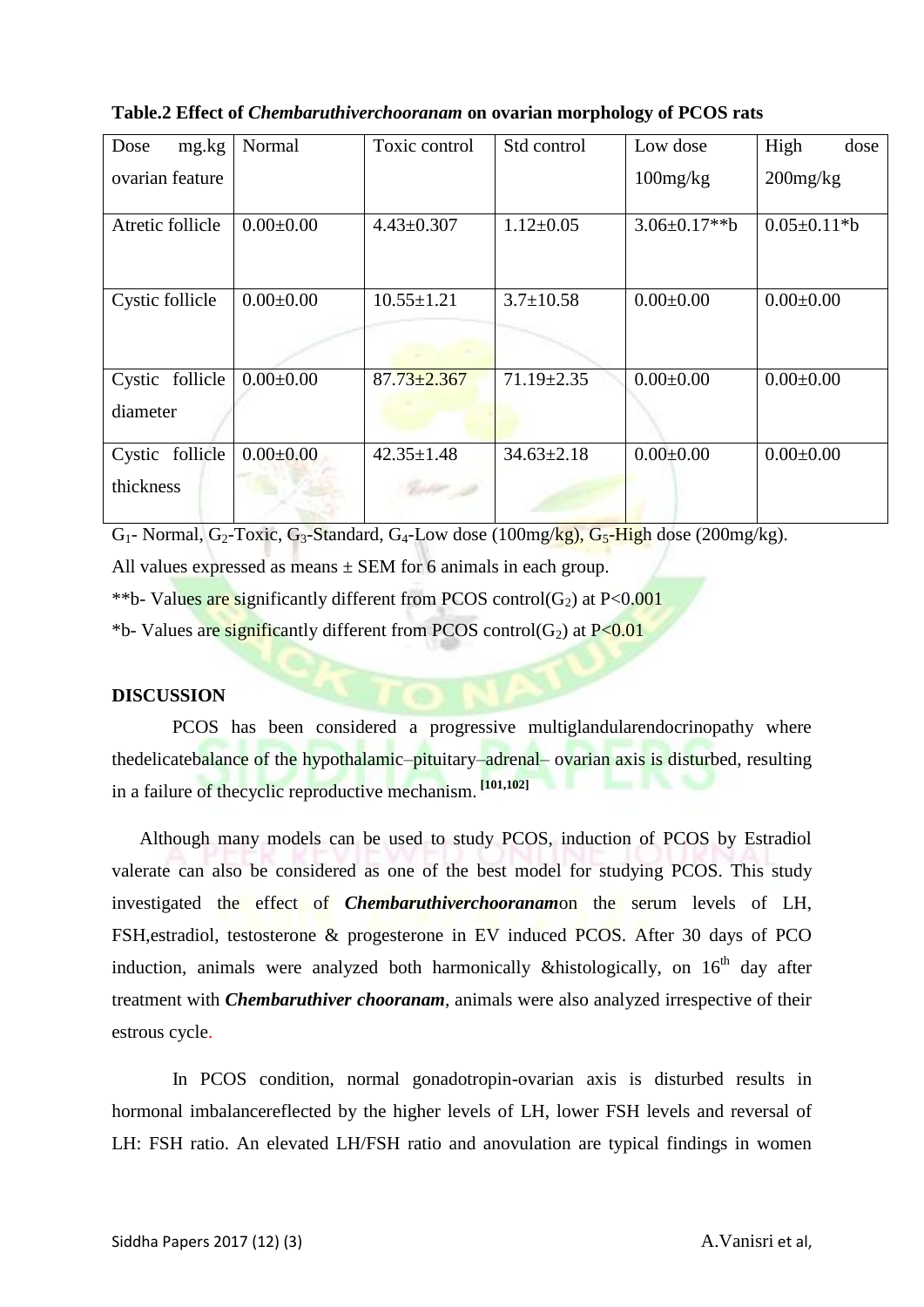with PCOS.<sup>[16,17]</sup> The *Chembaruthiver chooranam* treated groups shows better reduction in this LH/ FSH ratio indicate that *Chembaruthiver chooranam*could reverse PCOS condition.

Estrogen similar to other steroids become altered in PCOS. **[19]** The level of estradiol is very minimum in PCOS rats since the metabolic conversion is very slow.Repetitive administration of *Chembaruthiver chooranam*lead to significant rise in estradiol.Similarly, the reduction in the level of progesterone in the PCOS-induced animals could be responsible for the persistentestrusphase. **[20]** Elevation in the concentration of serum progesterone by *Chembaruthiver chooranam* may be responsible for the reversal of the luteal phase dysfunctionand restoration of the estrous cycle. Our study showed that *Chembaruthiver chooranam* induced an increase in serum estradiol implies that plant causes marked improvement in endocrine function and recovery of ovulary functions in the rats.Hyperandrogenism (as a result of high testosterone levels) which is evident in human PCOS. **[21,22]** was not present in this animal model of EV induced PCOS. **[23]** Therefore no effect of the *Chembaruthiver chooranam* on androgen levels was observed using this model of PCOS induction.

Ovarian weight in PCOS induced rats was more than the normal rats which is in accordance with earlier findings. **[24,25,26,27]** Treatment with *Chembaruthiver chooranam* prevented further increase in ovarian weight & returned to normally. The biochemical results are also supported by histopathological observation of light microscopy. After treatment with *Chembaruthiver chooranam* PCOS condition was reversed, number of cystic follicles reduces & foundnumerous healthy follicles at different stage of development. This indicate that treatment group shows marked recovery of ovarian tissue and the animals may probably be preparing for ovulation.

#### **CONCLUSION**

In conclusion the Siddha formulation *"Chembaruthiver chooranam"*shows significant recovery of FSH, LH, estradiol & progesterone and also restored the irregular cycle and ovarian physiology to normal in the PCOS animals. Thus "*Chembaruthiver chooranam"* was effective in reversing the hormonal imbalance induced by estradiol valerate in PCOS &validate the use in treatment of infertility.Therefore, it needs further clinical study for validation.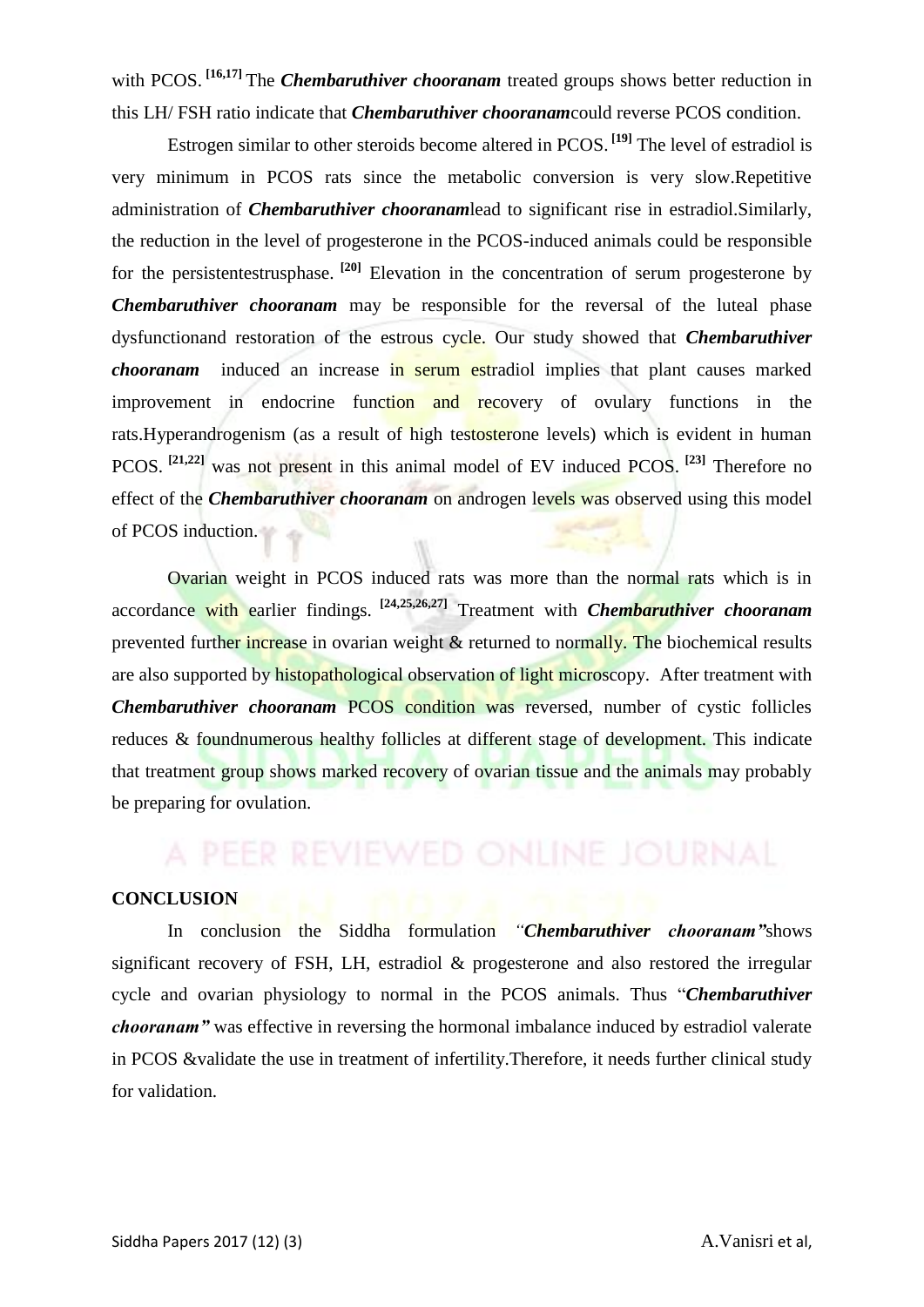#### **REFERENCES**

- 1. Hiruma, I.C.A., Graciosa, J.S., Bighetti E.J., Germonsen, R.L., Souza, B.A.B*. J*. *Ethnopharmacol.,***2000;**71: 267-74.
- 2. Khandelwal, KR. Preliminary phytochemical screening. Practical Pharmacognosy-Techniques in Experiments. 8<sup>th</sup> ed. Pune: *Nirali prakashan*., **2001**;21: 149-53.
- 3. CharakSamitaSutrasthan.**1997;** 28**,** 319.
- 4. Chinenyejaneugwah-oguejiofor., Shaibuoricha Bello., Raymond uuokolo., Emmanuel, U., Etuk, Michael oguejioforUgwal., Vincetugochukwuigbokwe., Mohamed Umar. Effect of aqueous extract of FicusPlatyphylla on female Wistar rats with estradiol valerate induced polycystic ovarian syndrome. *International journal of Phytomedicine6*.,**2014;**405-411
- **5.** Khare, P. Encyclopedia of Indian Medicinal Plants,Springer-verlagBerllinHeidel Berg, Newyork, **2004;**
- 6. Nadkarni, A.K. Indian MeteriaMedica, Popular PrakashanPrivate limited, Bombay,**1982;** 3, 1.
- 7. Kafali, H., Iriadam, M., Ozardal, I., Demir, N. Letrozole-Induced Polycystic ovaries in the rat: A new model for cystic ovarian disease. *Arch Med Res.,***2004;**35: 103-108
- 8. Lujan, ME., Chizen, DR., Pierson, RA. Diagnostic criteria for polycystic ovary syndrome: pitfalls and controversies. *J ObstetGynaecol Can.,***2008;**30: 671- 679.
- 9. Brawer, JR., Munoz, M., Farookhi, R. Development of the polycystic ovarian condition (PCO) in the estradiol valerate-treated rat. *BiolReprod.,***1986;**35: 647-655.
- **10.** Szukiewicz, D., Uilenbro, M. Polycystic ovary syndrome-searching for an animal model. *Journal of Med.,***1998;** 29: 259-275.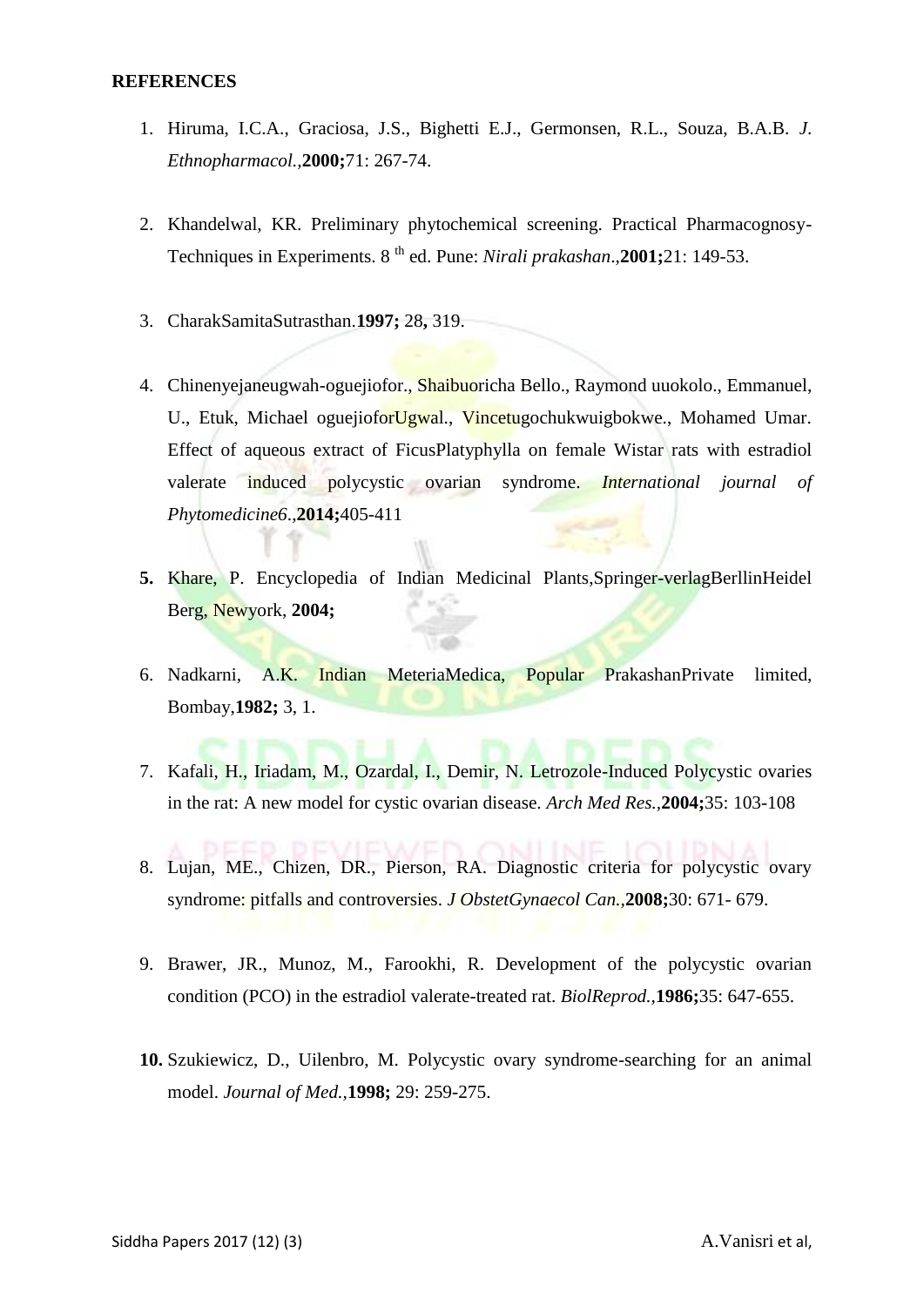- **11.** Najati,V., Sadrkhanlou,R., Hasanzadeh,S. Histochemical study of Estrodialvalerateinduced poly cystic ovary syndrome. *Indian Journal of Vetrinary Research.,***2006;**vol.7,No.4,Ser.No.17.
- 12. Retrieved from [www.wikipedia.org.](http://www.wikipedia.org/), Vitisvinifera.
- 13. Salvetti, N., Canal Am., GimenoEj., Ortega Hh. Polycystic ovarian syndrome: temporal characterization of the induction and reversion process in an experimental model. *Braz J Vet Res Anim Sci.,***2004;**41: 389-395.
- 14. Himelein, MJ., Thatcher, SS. Polycystic ovary syndrome and mental health: A review. *ObstetGynaecol Sur.,***2006;**61 723-732.
- 15. Pagan, YL., Srouji, SS., Jimenez, Y., Emerson, A., Gill, S., Hall, JE. Inverse relationship between luteinizing hormone and body mass index in polycystic ovarian syndrome: investigation of hypothalamic and pituitary contributions. *J ClinEndocrinolMetab,*.**2006;**91:1309-1316.
- 16. Soares, GM., Vieira, CS., de Paula Martins, W., Dos Reis RM., de Sá MF. Ferriani, R.A. Metabolic and cardiovascular impact of oral contraceptives in polycystic ovary syndrome. *Int J Clin Practice.,***2009;**63:160-169.
- 17. Tsilchorozidou, T., Overton, C., Conway, GS. The pathophysiology of polycystic ovary syndrome. *ClinEndocrinol.,***2004;**60:117.
- 18. Mahajan, DK. Steroidogenesis in human polycystic ovary. *EndocrinolMetabolClin North Amer*.,**1988;**17: 751-769.
- 19. Eagleson, CA., Gingrich, MB., Pastor, CL., Arora, TK., Burt, CM., Evans, WS.,and Marshall. JC Polycystic ovary syndrome. Evidence that flutamiderestoressensitivity of the gonadotropin-releasing hormone pulse generator to inhibition by estradiol and progesterone. *Journal of Clinical Endocrinology and Metabolism.,***2000;**85: 4047– 4052.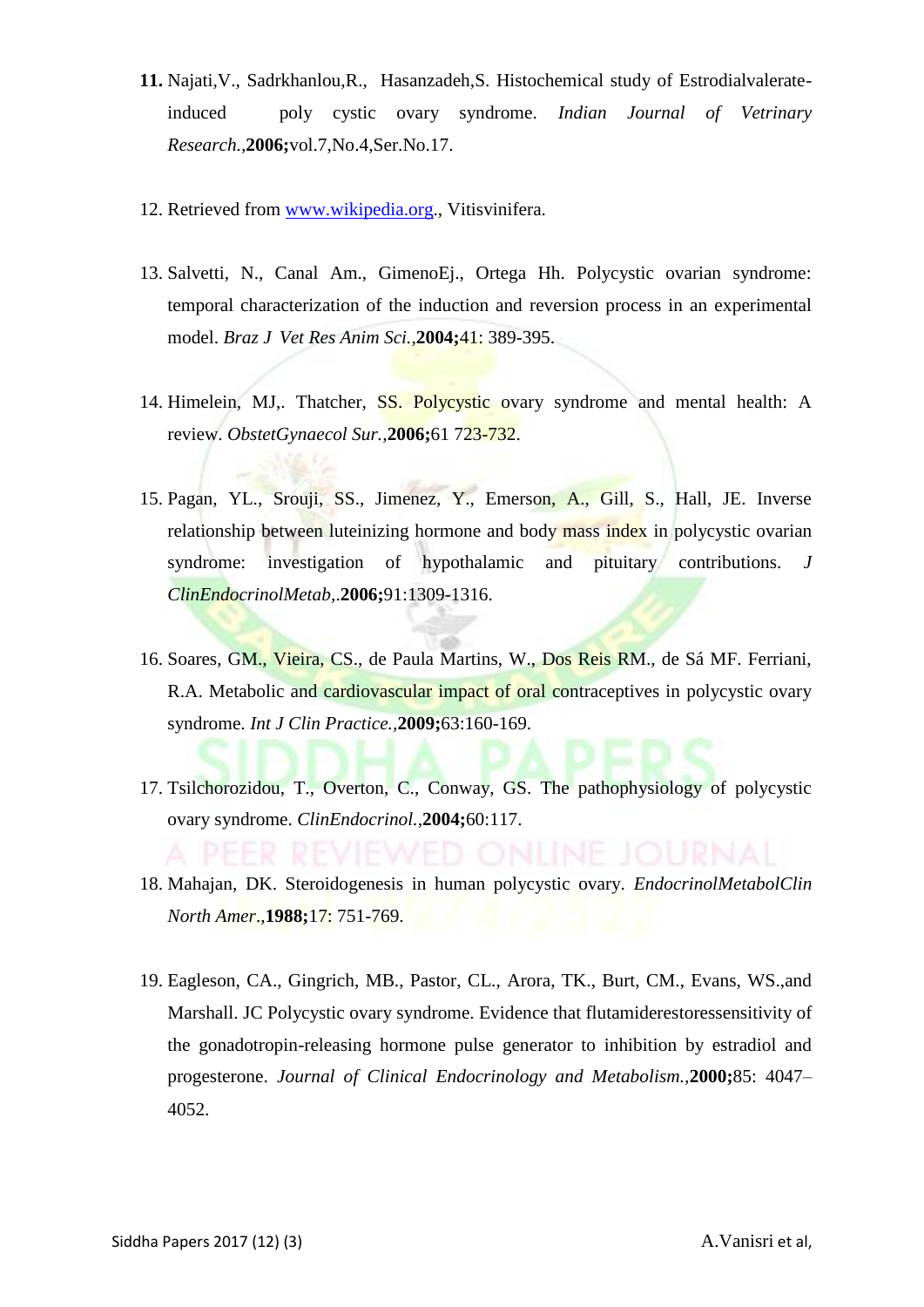- 20. Quandt, LM., Hutz, RJ. Induction by Estradiol-17β of Polycystic Ovaries in the Guinea Pig. *BiolReprod.,***1993;**48: 1088-1094
- 21. Mamatajadhav., sasikumarmenon., Sunithashailanjan. Anti androgenic effect of *Symplocosracemosa*Roxb. Against lrtrazole induced poly cystic ovary using rat model. *Journal of coastal life medicine.,***2013;**12.64-67.
- 22. Kafali, H., Iriadam, M., Ozardal, I., Demir, N. Letrozole-Induced Polycystic ovaries in the rat: A new model for cystic ovarian disease. *Arch Med Res*.,**2004;**35: 103-108.
- 23. McKenna, TJ. Pathogenesis and treatment of polycystic ovary syndrome. *N Engl J Med*. **1988;** 318: 558-562.
- 24. Hemmings, R., Farookhi, R., Brawer, JR. Pituitary and ovarian responses to luteinizing hormone releasing hormone in a rat with polycystic ovaries. *BiolReprod.,***1983;**29: 239-248
- 25. Sasikala, SL., Shamila, S., Nagarajan, S., Nisha, JC., Geetha, P., Raj Kishor, S. A comparative study of ashokarishtam and clomiphene citrate in combating polycystic ovary syndrome induced oxidative stress in rat. *J Cell Tissue Res.,***2010;**10(1): 210- 215
- 26. Kafali, H., Iriadam, M., Ozardali., Demir, N. Letrozole induced polycystic ovaries in the rat: a new rat model for cystic ovarian disease. *Arch Med Res.,***2004;**35: 103-108.
- 27. Desa,i BN., Maharjan, RH., Nampoothiri, LP. Aloe barbadensisMill. formulation restores lipid profile to normal in a letrozole-induced polycystic ovarian syndrome rat model. *Pharmacognosy Res.,***2012;**4(2): 109-115.
- 28. Baravalle, C., Salvetti, NR., Mira, GA., Pezzone, N., Orteaga, HH. Microscopic characterization of follicular structures in Leotrozole-induced polycysticovarian Syndrome in the rat. *Arch med res*., **2006;**37: 830-839